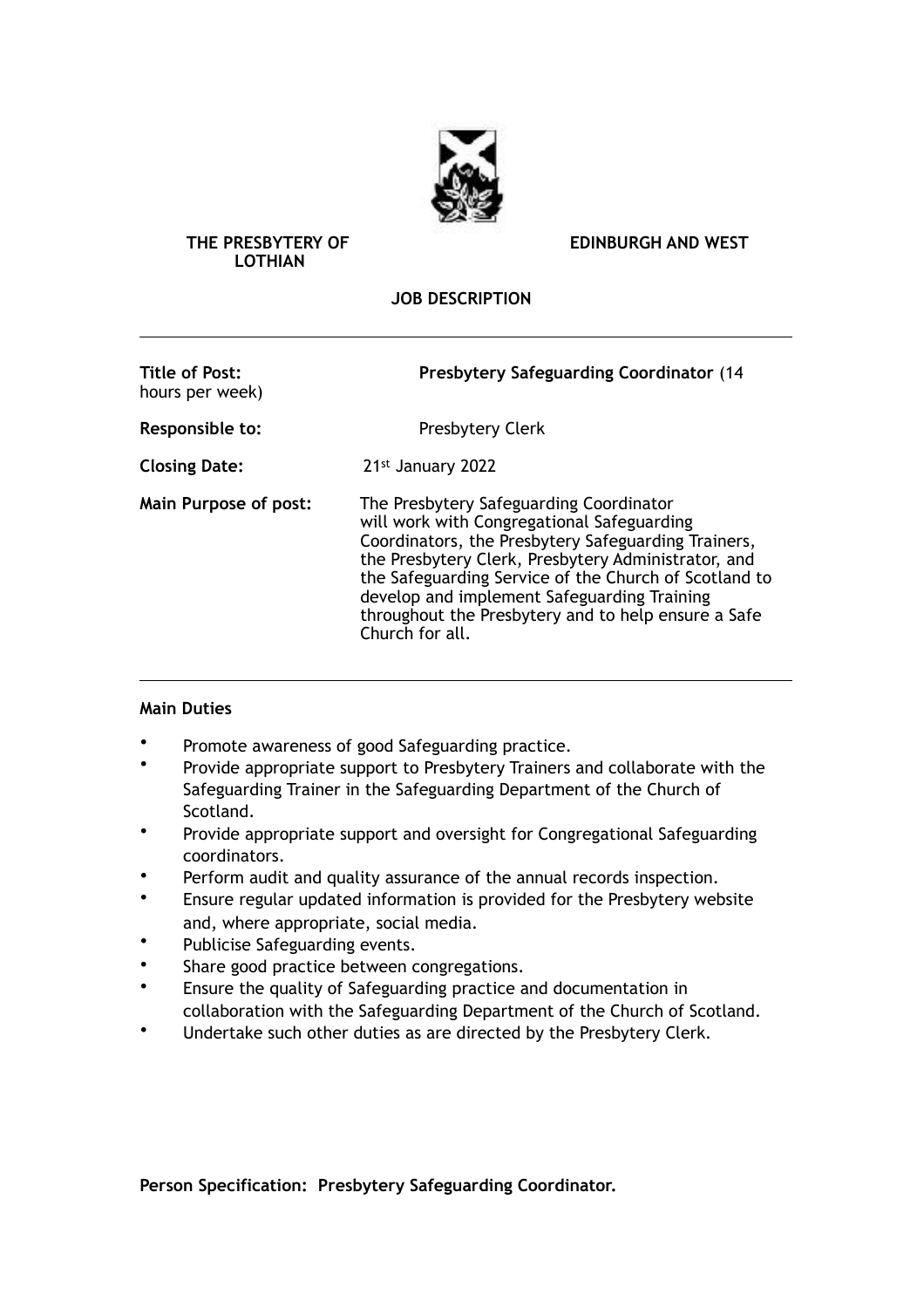|                                                                                                                                                                     | <b>Essential</b> | <b>Desirable</b> |
|---------------------------------------------------------------------------------------------------------------------------------------------------------------------|------------------|------------------|
| Skills, abilities and knowledge                                                                                                                                     |                  |                  |
| Knowledge of Church of Scotland structures<br>(General Assembly, Congregational, and Presbytery<br>levels) and experience of local congregational life.             |                  | ✓                |
| A knowledge of current Safeguarding Legislation.                                                                                                                    |                  |                  |
| Quality assurance with an eye for detail in recent<br>professional practice.                                                                                        |                  |                  |
| Experience in administrative and IT skills.                                                                                                                         | ✓                |                  |
|                                                                                                                                                                     |                  |                  |
| <b>Personal Qualities</b>                                                                                                                                           |                  |                  |
| Open to and able to evidence different ways of<br>working and new initiatives.                                                                                      |                  |                  |
| Positive and enthusiastic with the ability to<br>enthuse and encourage others.                                                                                      | ✓                |                  |
| Ability to work unsupervised with readiness to use<br>own initiative.                                                                                               | ✓                |                  |
| Good teamwork, analytical, and problem-solving<br>skills.                                                                                                           |                  |                  |
| Proven ability to work collaboratively with<br>colleagues.                                                                                                          |                  |                  |
| <b>Qualifications and Training</b>                                                                                                                                  |                  |                  |
| Qualified to relevant degree level or equivalent.<br>Experienced in a relevant field:<br>i.e. Social Work, Health Care, Education, Police<br>Service or equivalent. |                  | √                |